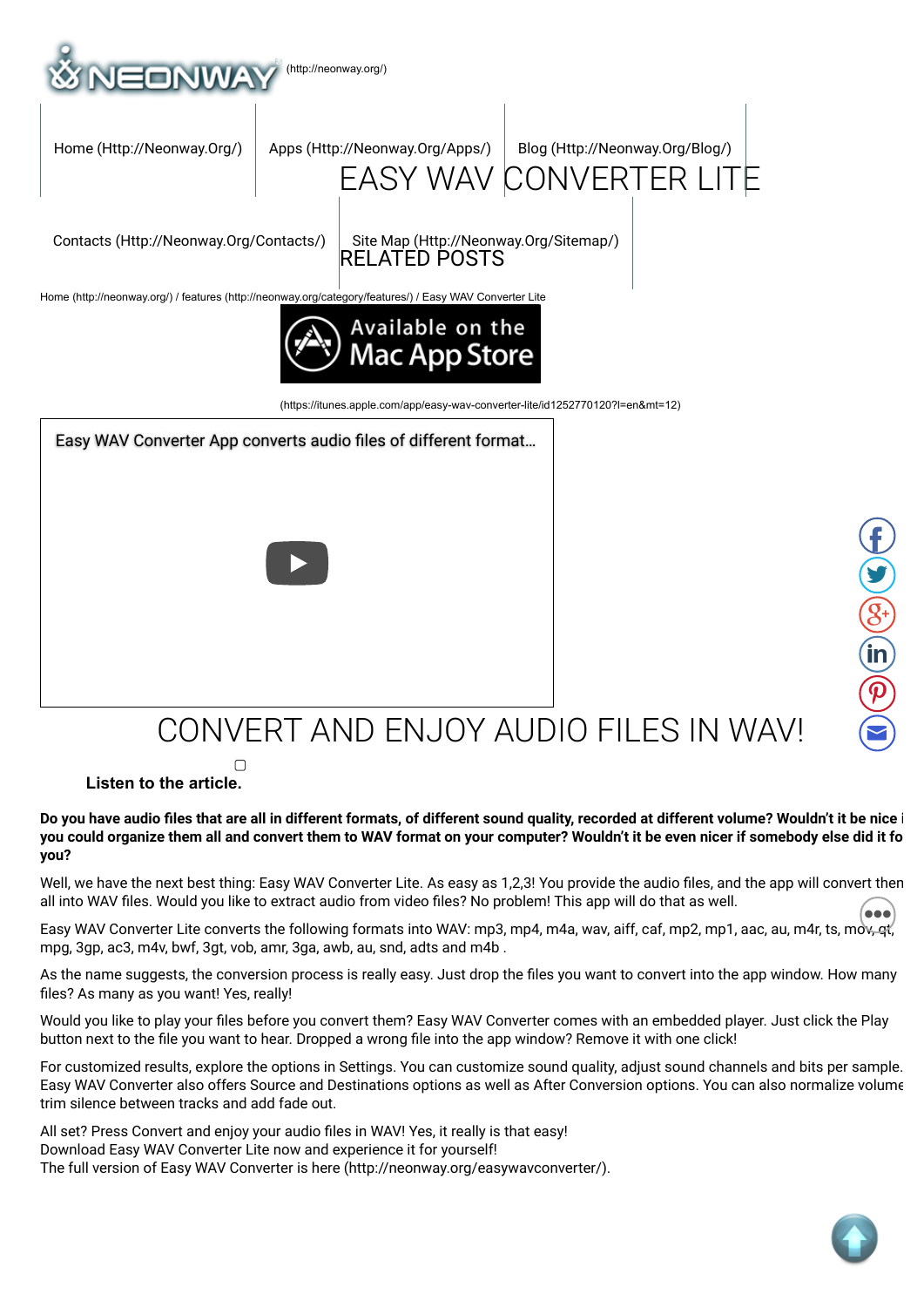

**R** Facebook **@** Pinterest LinkedIn E-mail  $\Psi$  Twitter  $X^+$  Google+ No Comments Yet.

## **LEAVE A COMMENT**

Logged in as AS (http://neonway.org/wp-admin/profile.php). Log out » (http://neonway.org/wp-login.php? action=logout&redirect\_to=http%3A%2F%2Fneonway.org%2Feasywavconverterlite%2F&\_wpnonce=cf20c5bfb1)

Comment